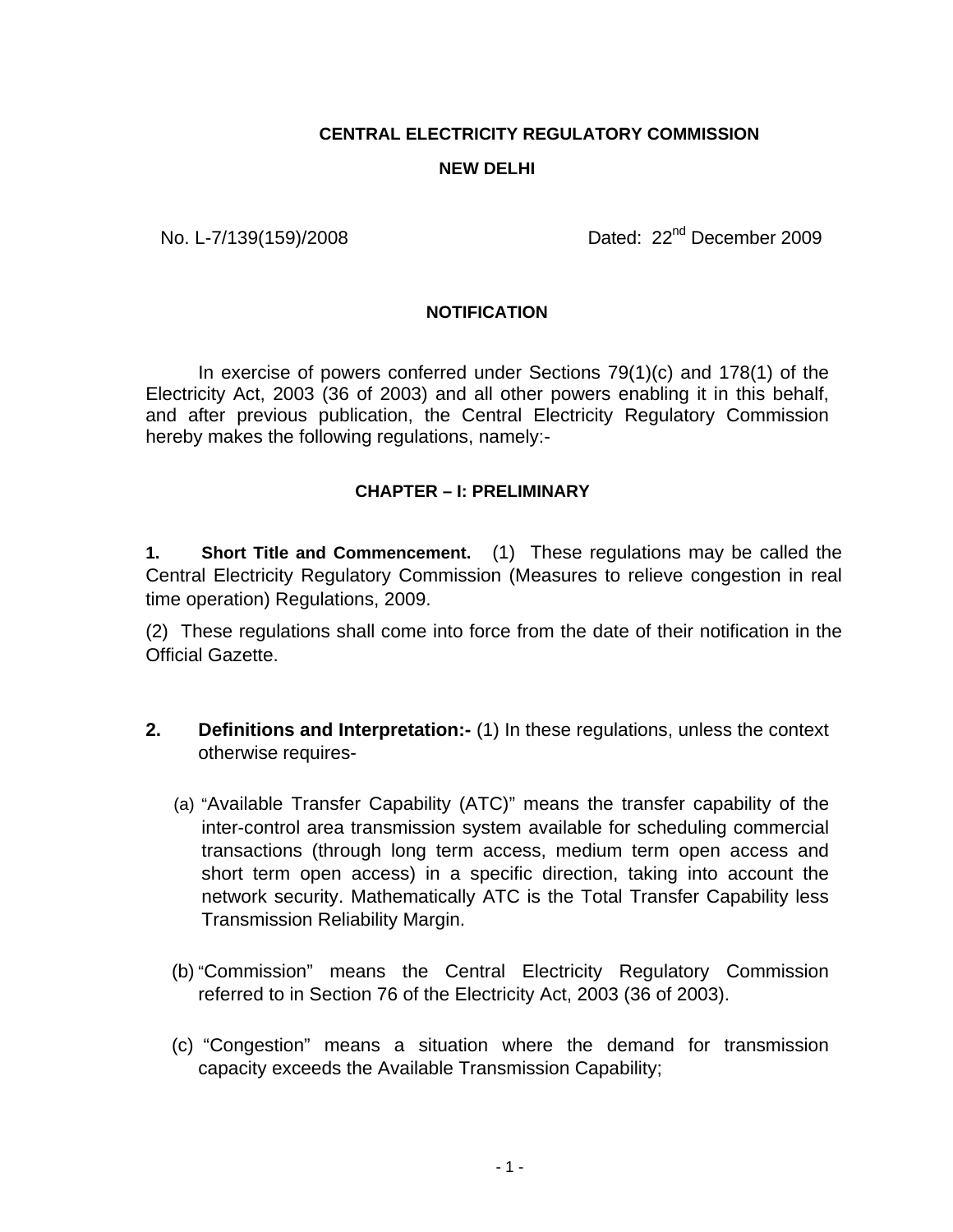- (d) "Congestion charge" means the supplementary charge kicked in on one or more Regional entities in one or more Regions for transmission of power from one Region to another or from one State to another within a Region when the deviations from the schedule cause the net drawal of power in the inter-regional or intra-regional transmission links to go beyond the Total Transfer Capability limit;
- (e) "Control area" means an electrical system bounded by interconnections (tie lines), metering and telemetry, where it controls its generation and/or load to maintain its interchange schedule with other control areas whenever required to do so and contributes to frequency regulation of the synchronously operating system;
- (f) "Credible contingency" means the likely-to-happen contingency, which would affect the Total Transfer Capability of the inter-control area transmission system;
- (g) "Regional entity" means such persons whose metering and energy accounting is done at the regional level;
- (h)"Transmission Reliability Margin (TRM)" meansthe amount of margin kept in the total transfer capability necessary to ensure that the interconnected transmission network is secure under a reasonable range of uncertainties in system conditions;
- (i) "Total Transfer Capability (TTC)" means the amount of electric power that can be transferred reliably over the inter-control area transmission system under a given set of operating conditions considering the effect of occurrence of the worst credible contingency.

(2) The words and expressions used in these regulations and not defined herein but defined in the Act shall have the meaning assigned to them under the Act.

#### **CHAPTER –II: MEASURES TO RELIEVE CONGESTION**

## **3**. **Calculation of Total Transfer Capability (TTC), Available Transfer Capability (ATC) and Transmission Reliability Margin (TRM)**

(1) The National Load Despatch Centre shall asses the Total Transfer Capability (TTC), Available Transfer Capability (ATC) and Transmission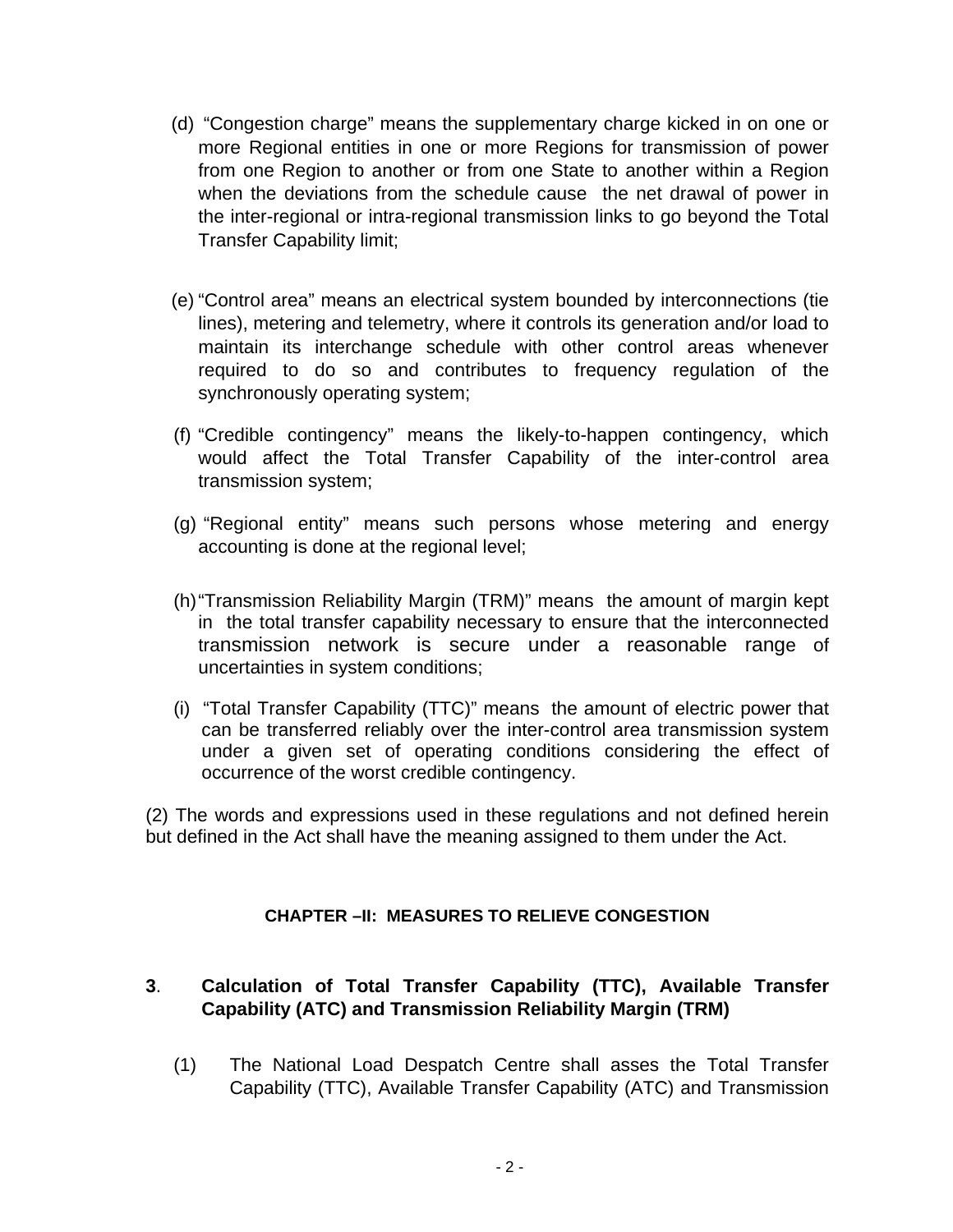Reliability Margin (TRM) of inter-regional links / Corridors in consultation with Regional Load Despatch Centers, and revise, if necessary, the TTC, ATC and TRM declared by the Central Transmission Utility (CTU) as per the detailed procedure mentioned in the Central Electricity Regulatory Commission (Grant of Connectivity, Long-term Access and Medium-term Open Access in inter-State Transmission and related matters) Regulations, 2009 .

- (2) TTC, ATC, and TRM along with the details of basis of calculations, including assumptions if any, shall be put up on the website of NLDC and RLDC at least three months in advance. The specific constraints indicated by the study would also be put on the website.
- (3) Regional Load Despatch Centres shall assess Total Transfer Capability (TTC) , Available Transfer Capability (ATC) and Transmission Reliability Margin (TRM) of individual control areas within the Region, if required, and the same would be put on the website of respective RLDC, along with the details of basis of calculations, including assumptions if any, three months in advance. The specific constraints indicated by the study would also be put on the website.

 Provided that the NLDC shall perform transmission system reliability studies for the summer, monsoon, winter and pre-winter/post winter (when the all-India demand is least) scenarios for peak and off-peak, to determine the TTC of its system. The worst credible contingency shall be studied to ensure equipment loadings, voltage stability, and transient stability.

 Provided further that National Load Despatch Centre (NLDC) and/or concerned Regional Load Despatch Centre (RLDC) , may revise the TTC , ATC and TRM due to change in system conditions, which includes change in network topology or change in anticipated active or reactive generation or load, on account of outage or otherwise, of one or more generators or transmission lines, at any of the nodes in the study. Such revision should clearly state the reasons thereof. The TTC, ATC and TRM may again be revised on the day-ahead basis depending on system conditions anticipated at that time.

 Provided also that when advance measurement techniques like Phasor Measuring Units (PMUs) become available to the NLDC and RLDCs for real-time field measurements, the inference from these measurements would be suitably used for assessment of Total Transfer Capability.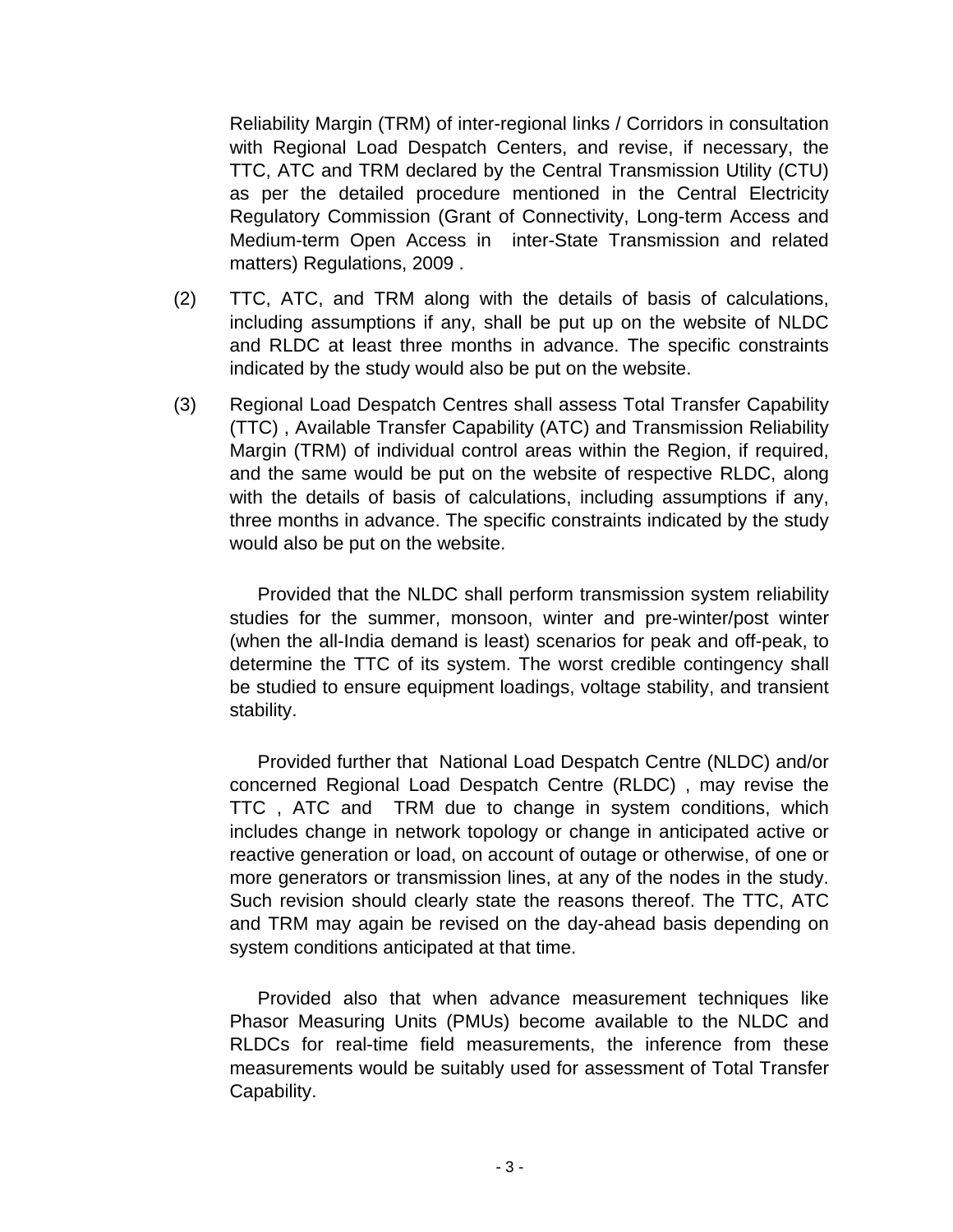## **4. Applicability of Congestion Charge.**

(1) To relieve congestion in the real time, a congestion charge shall be applied as a commercial measure. The congestion charge will be payable by a Regional entity or entities causing congestion in the inter-regional link or intra-regional link and receivable by a Regional entity or entities relieving congestion.

 (2) Congestion charge may be imposed on any Regional entity or entities in any Region or Regions for causing congestion and paid to any Regional entity or entities in any Region or Regions for relieving congestion as per the detailed procedure under these regulations formulated by NLDC and approved by the Commission.

(3) The congestion charge shall be payable by the overdrawing regional entity in addition to the Unscheduled Interchange charges which would be payable as per Central Electricity Regulatory Commission (Unscheduled Interchange charges and related Matters) Regulations,2009 or any reenactment thereof.

**5. Rate of congestion charge.** The Commission may, from time to time, by order specify the rate of congestion charge applicable to whole or a part of the region.

**6. Notice for application of congestion charge.** When, in the opinion of the National/Regional Load Despatch Centre, flow of electricity on an interregional /intra-regional corridor/ link used for transfer of electricity has crossed the ATC of such corridor/link, the NLDC/RLDC shall issue a warning notice to the defaulting entities. If the flow of electricity on the inter-regional /intra-regional corridor/ link exceeds the TTC, the NLDC/RLDC may, after notice through fax/voice message and through posting on its website and the common screen available on the Energy Management System, which is common to NLDC, RLDC and SLDCs, decide to apply congestion charge on the defaulting entities from a particular time-block in accordance with regulation 4:

Provided that notice of at least two clear time blocks shall be given by the Regional Load Despatch Centre before congestion charge becomes applicable, not counting the time block in which the notice is issued.

**7. Notice for withdrawal of congestion charge.** When in the opinion of the National / Regional Load Despatch Centre, flow of electricity on the affected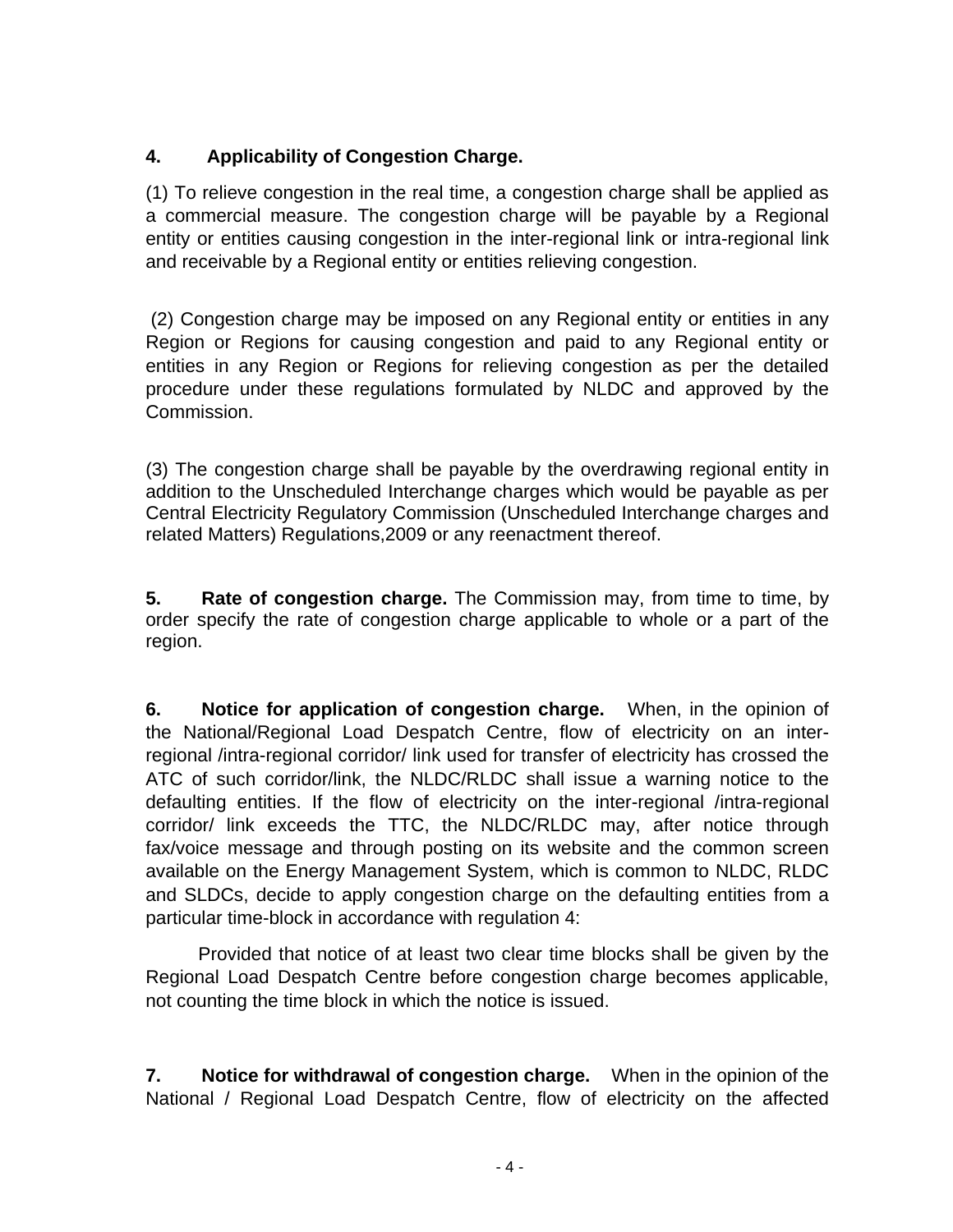transmission link /corridor has come down to the ATC, it may, after notice through fax/voice message and through posting on its website and the common screen available on the Energy Management System, withdraw congestion charge from a particular time-block:

Provided that notice of one time block shall be given by the Regional Load Despatch Centre before congestion charge is withdrawn, not counting the time block in which the notice is issued.

## **CHAPTER – III: CONGESTION CHARGE ACCOUNT**

.

**8. Congestion Charge Account.** (1) Each Regional Load Despatch Centre shall maintain a separate bank account called "Congestion Charge Account" wherein all money received on account of congestion charge shall be credited. The amount standing to the credit of Congestion Charge Account, if any, shall be transferred to a Fund at regular intervals as per methodology notified by the Commission.

(2) Congestion charge account shall presently be maintained and operated by the Regional Load Despatch Centre in the same manner as the account for Unscheduled Interchange Charges.

Provided that Congestion Charge Account may be maintained by any other entity as the Commission may direct by notification from time to time.

(3) The Commission will separately notify the procedure regarding the maintenance and operation of the funds accumulated out of the congestion charges.

## **CHAPTER – IV: PAYMENT AND UTILISATION OF CONGESTION CHARGE**

**9. Statement of Congestion Charge.** The statement of payment and disbursal of congestion charge shall be issued by the Regional Power Committee Secretariat on weekly basis along with statement for Unscheduled Interchange charge. A monthly report on the collected and disbursed congestion charges shall be given to the Commission by Regional Load Despatch Centres.

**10. Payment to Congestion Charge Account.** The Regional Entity liable to pay congestion charge shall deposit the amount in Congestion Charge Account within 10 days of issue of statement by the Regional Power Committee Secretariat:

Provided that when payment of congestion charge is delayed beyond two